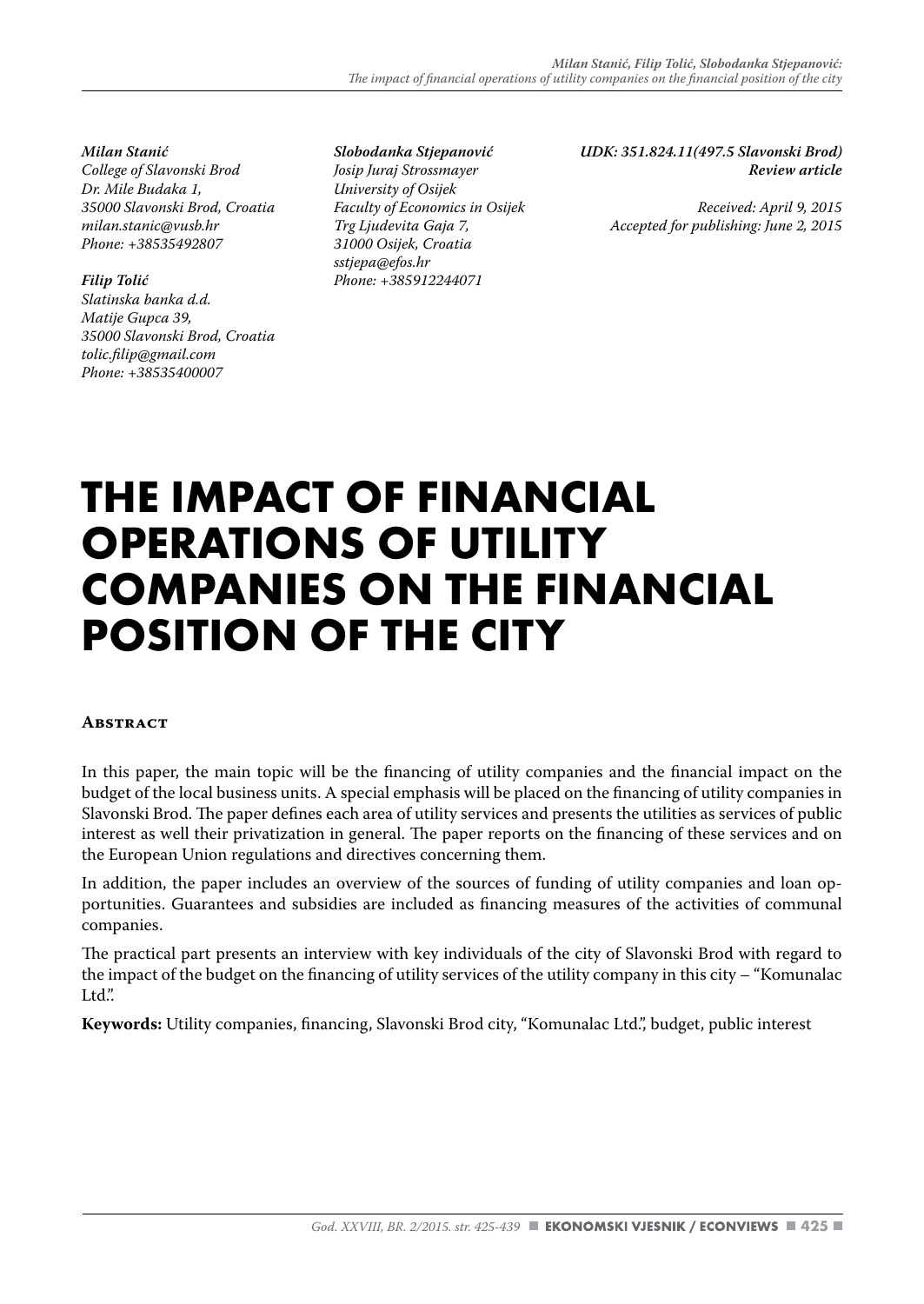## *1. Introduction*

Utility companies are not geared to maximize profits, but rather to meeting the needs of users of public services. Actual revenue should be sufficient to cover the marginal operating costs. Utility companies give priority to fulfilling public duties in relation to profits. Therefore, as the owners of utility companies, local governments should control the performance, to encourage rationalization and increase the efficiency of their operations. The utilities sector in Croatia includes the provision of public utility services of interest to individuals and legal entities, and the construction and maintenance of facilities and equipment of communal infrastructure as a comprehensive system in the area of local government units. The utility services sector through the provision of energy supply, water treatment and disposal of wastewater and solid waste provides key prerequisites for improving the quality of life and work of the population and economic entities.

The main aim of the study is to determine the impact of the financial operations of utility companies on the financial position of the City. For the implementation of the main goal of this paper, it presents and analyses the financial performance of utility companies, and especially the funding sources. In order to cover the given topic, primary and secondary publications related to the financial operations of utility companies are used as well as the methodological framework for the analysis and assessment of the financial position of local government units.

The work is divided into three parts. In the first part, the descriptive approach depicts the main features of the utility services and public utilities. The second part exhibits sources of financing of utility companies through the aspect of public prices and fees. Furthermore, there will be mention of subsidizing utility services by the local governments and discussion of the financial performance of utility companies through the impact on the budget of the local unit. The third part presents the impact of the financial performance of utility companies on the budget of local government units through the example of Slavonski Brod.

# *1.1 Methodology*

The main features of the utility services shall be explained by methods of description and statistical analysis, in order to calculate selected indicators of financial operations that are based on the budgets of local government units and the financial statements of utility companies. Secondly, the paper will use the methods of interviews that will be conducted with officials of the local public administration, and the executives of selected utility companies.

# *1.2 Review of previous research*

The authors were guided by several previous researches. Many of those are cited throughout this paper. The theoretical background is drawn from mr. sc. T. Antić and his book *Komunalno upravno pravo* (*Public Utilities Legal System*). Several other domestic authors were consulted: dr. sc. A. Bajo and dr. sc. M. Primorac on their researches about local utility companies and local government funding. The authors have derived several definitions and theoretical framework from the book Public-private partnerships: Principles of Policy and Finance, Oxford (Yescombe, 2014). However, the second part of the paper, in which the authors discuss a case study, consists mainly of internal company data, for which the authors did not find other previous researches.

# *2. The concept and fundamental features of utility services*

The utilities sector implies municipal activities, in particular the provision of municipal services of interest to individuals and legal entities, the finance of construction and the maintenance of facilities and equipment of the communal infrastructure as a comprehensive system in the area of local government units (also in the counties as provided by law (Antić, 2007). It includes part of the economy that relates to the provision of utility services, which because of their specificity require special rulings and relations within this area (HGK, 2010).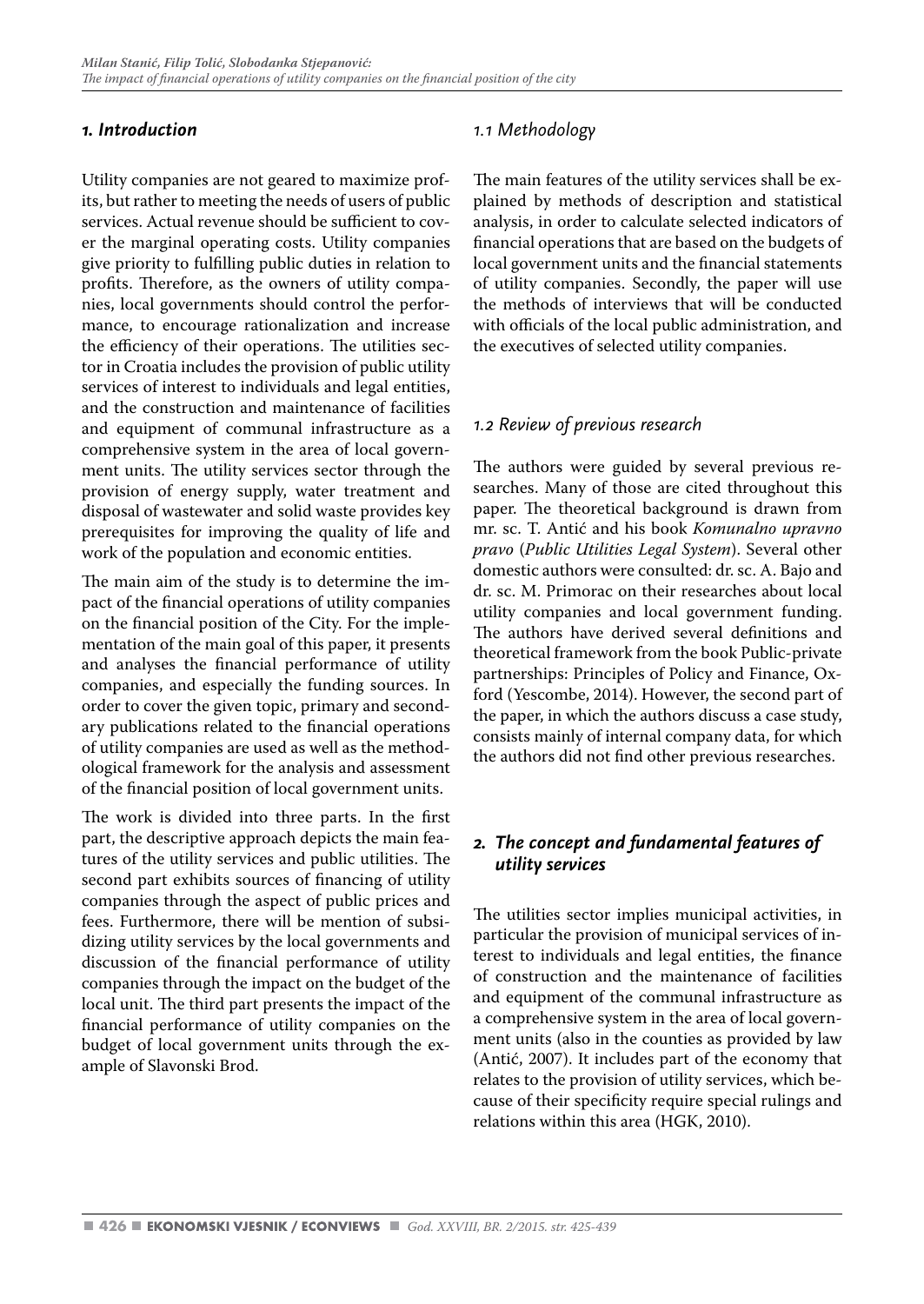# *2.1 Communal activities as activities of public interest*

Communal activities are those connected to the public infrastructure. The public infrastructure can be defined as facilities that are necessary for the functioning of the economy and society. These are thus not an end in themselves, but a means of supporting a nation's economic and social activity (Yescombe, 2014). This public infrastructure is usually maintained by companies from the public sector. The specificity of the public sector is reflected in the type of services they cover, and it is about the services that are the foundation of urban living. The utility system is integrated and determined by the Utility Services Act. Special features in this sector are related to:

- defining the respective service as a utility service,
- determining the way in which municipal services are performed,
- pricing of utilities and price controls,
- financing of the utilities from special sources (Zakon o komunalom gospodarstvu / Law on Utility Services, 2003).

Public utility services delivered to users are services of public interest. Communal activities are carried out as a public service. Because municipal services are of public interest, it has become evident that nowadays, life in the cities and municipalities would be unthinkable without them.

Utility services are activities that serve the public interest and ensure the key living and working conditions of citizens as well as the work of economic and other entities. They constitute an indispensable condition of life and work, and in accordance with the above-mentioned municipal economies are based on the following basic principles:

- communal activities are performed as a public service,
- they should ensure continuous and ongoing operations of the utilities,
- they should ensure the maintenance of utility facilities in working order,
- they should ensure the performance of the utilities according to the principles of sustainable development (Kemeter, 2009).

# *2.2 The privatization of municipal services*

The question of ownership of structures and facilities of the communal infrastructure is important to the previous question for investment in the construction of structures and facilities of communal infrastructure, which have been intensified in recent years in the Republic of Croatia. Investments in the construction of the municipal infrastructure to protect the environment and to ensure the level of European standards of utility services to the citizens is a precondition for the development of JLSs and the overall Croatian economy, which the state encourages through important projects of building facilities and equipment of the communal infrastructure.

Nevertheless, the issue of transformation of utility companies is of decisive importance for establishing the owner of utility facilities and municipal infrastructure, which are used for public utility services of potable water, sewage and wastewater, transportation of passengers in public transport, sanitation, waste disposal and retail markets. This is a special process for the Republic of Croatia in which the best solutions are being sought for the determination of the owners of legal entities registered for the performance of public utilities (Sarvan, 2007).

Yescombe questions why there has been such a worldwide growth in interest in utility companies. For him the reason is limitation of public budget funding (Yescombe, 2014). Modern tendencies are increasingly focused in the area of privatization of municipal services with the aim of maximizing the efficiency of their realization. In the future, public services will also develop with a focus on quality and cost-effectiveness, but with great caution, because a public service must serve the public interest. It is there for the people, so the public interest should not be neglected nor should the users be cheated or exploited. In the case of privatization, there must be strong supervision (Pusić, 2006).

In order to achieve effectively managed utilities, privatization is inevitable. Utilities that will be provided according to market principles, with the best bidders entering into performance contracts for utility services with local governments, are currently probably the most appropriate way of performing the utility activities. The local government will have to be an expert in all segments, in order to have a strong supervisory role.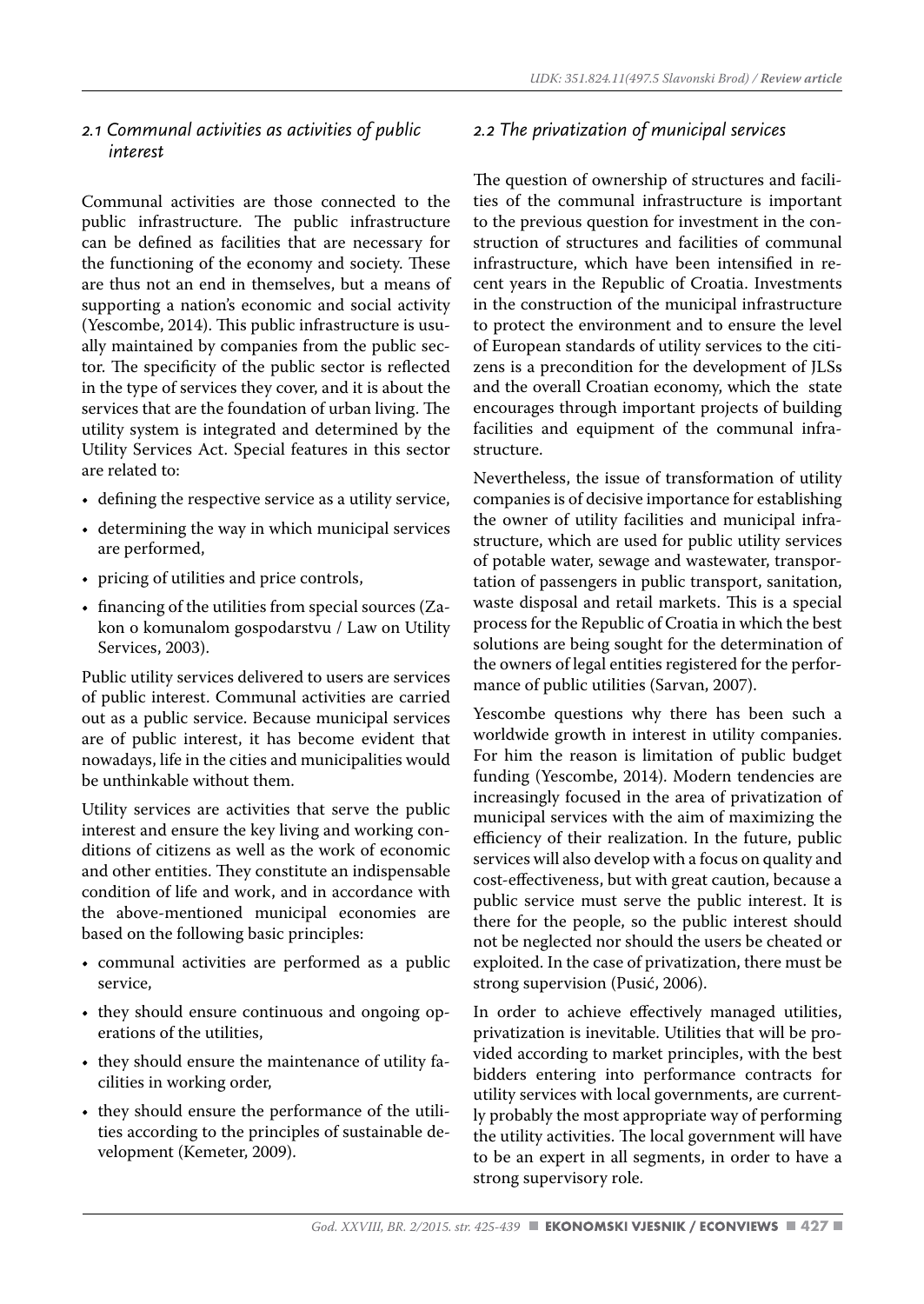# *2.3 The impact of the financial operations of utility companies on the local governments' budget*

Thanks to the accelerated process of urbanization, investment in capital infrastructure has become a significant factor in improving the quality of life of the population of local units and a key prerequisite for economic growth. Along with the increase in the standard of living of the population, rises the need for increasing the quality and diversity of supply from public services in local communities.

Local units in Croatia often entrust the providing of a certain segment of the public utility services to specific legal entities (utility companies) that are controlled mainly through its ownership stake. The analysis of the financial performance of utility companies in Croatia raises the question of the impact on the financial performance of utility companies in the local governments' financial health.

The conditions for local governments borrowing from 1996 to 2010 are shown in Table 1.

Local units may borrow by means of credit, loans and issuing securities. Through the aforementioned legislative framework, individual and cumulative (aggregate) limitations of local government borrowing were identified. The scope of possible borrowing of the local units includes consent for:

• borrowings of legal persons with direct or indirect ownership of local units that are in the annual accounts for the year preceding the year in which the borrowing suffered a loss;

#### *Table 1 The conditions for local governments borrowing from 1996 to 2010*

- borrowings of legal persons with direct or indirect ownership of local units to borrow for a period of two years from the date of entry of the establishment in the court register;
- borrowing institution founded by the local unit (Zakon o proračunu, The Budget Act, 2008).

Since local governments have limited support for the borrowing, they are borrowing through the utility companies bypassing budgetary constraints. The negative consequences of overloading utility companies debt does not refer exclusively to the likelihood of converting latent liabilities of local government units into direct. Even the much smaller effects are large enough to start approaching with caution the borrowings of utility companies. The mere insolvency of utility companies may result in increased prices of local government borrowing on the market due to the connection of their financial operations, and indirectly by creditworthiness.

Although the bodies of the local unit are not authorized in making financial plans of utility companies, because of the interconnectedness of local government and utility companies, it is necessary to observe a consolidated (consolidated) view of the financial health of local government units and companies owned by them. This fact is gaining in importance in the current economic conditions that threaten with an increase in the utility sector insolvency and politically unpopular measures to increase the prices of public services (Bajo, Primorac, 2010).

The current financial crisis has affected the business of local government units and companies owned by them. Aggregate revenues of local government units will be reduced from 25 billion 2008 to 23.3 billion HRK 2009.

| Year      | Permitted purpose of<br>borrowing                                       | Annual debt service limit   | <b>Additional limitation (%)</b><br>income on the business of<br>all local government units) |
|-----------|-------------------------------------------------------------------------|-----------------------------|----------------------------------------------------------------------------------------------|
| 1996-1997 | Reconstruction and Deve-<br>lopment (financing of capital)<br>projects) | 30% of budget expenditures  |                                                                                              |
| 1998-2002 |                                                                         | 20% of income in the year   | Does not exist                                                                               |
| 2003-2004 |                                                                         |                             | 3%                                                                                           |
| 2005-2006 |                                                                         | preceding the year in which | 2%                                                                                           |
| 2007-2010 |                                                                         | it is borrowed              | 2.3%                                                                                         |
| 2011      |                                                                         |                             | 2.5%                                                                                         |

*Source: Zakon o proračunu (The Budget Act), Narodne novine (The Official Gazette) 92/94, 96/03, 87/08*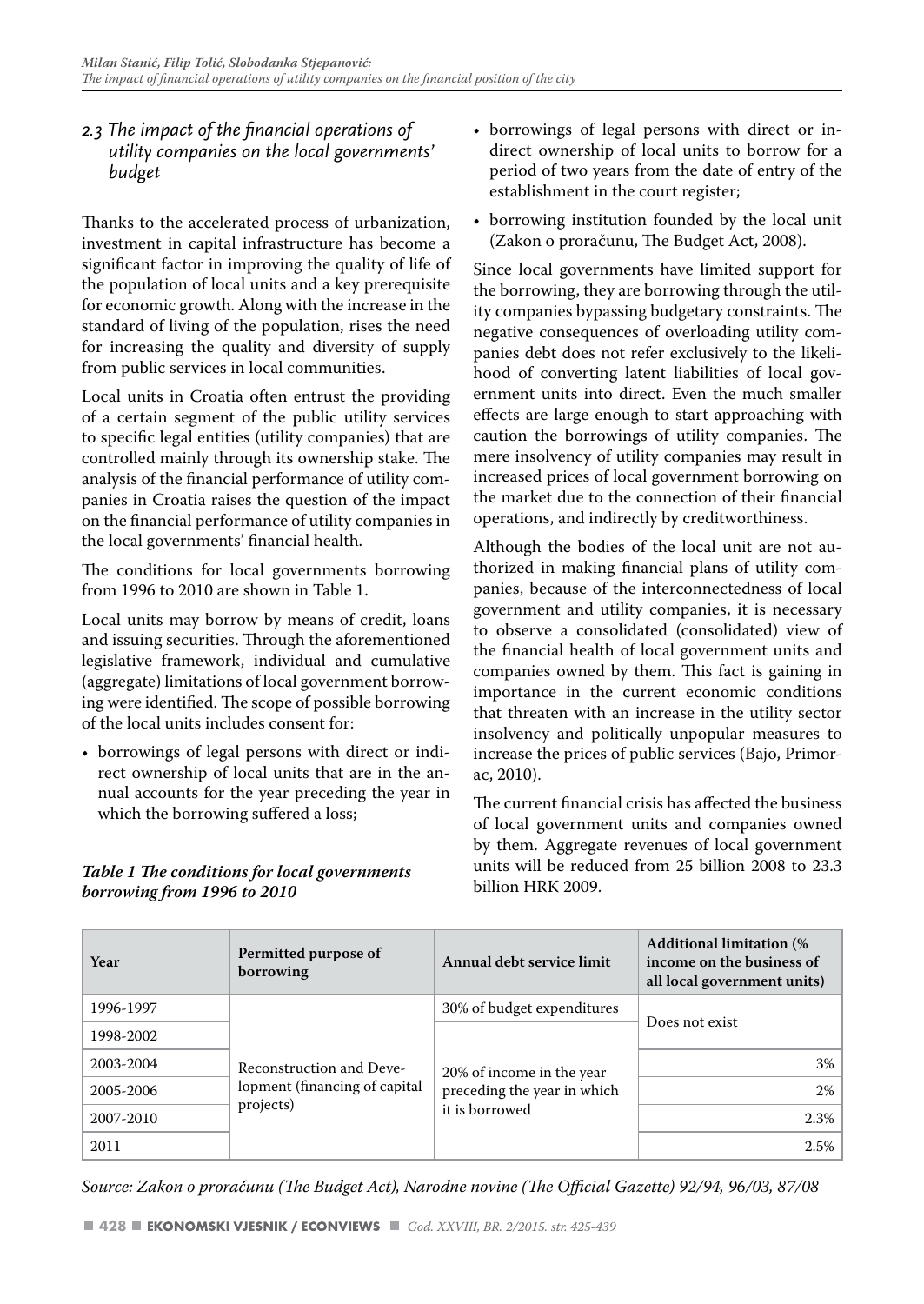| The numerator                | The denominator   | Local units | <b>Utility</b><br>companies | Other |  |  |  |
|------------------------------|-------------------|-------------|-----------------------------|-------|--|--|--|
| 2008                         |                   |             |                             |       |  |  |  |
| Current revenue              | Total revenue     | 0.74        | 0.95                        | 0.94  |  |  |  |
| Total expenditure            | Total revenue     | 1.01        | 1.00                        | 1.01  |  |  |  |
| Operating expenditures       | Total expenditure | 0.74        | 0.95                        | 0.80  |  |  |  |
| Operating expenditures       | Current revenue   | 0.80        | 1.00                        | 0.85  |  |  |  |
| Total expenditure            | Population        | 5.704       | 2.144                       | 7.848 |  |  |  |
| <b>Business expenditures</b> | Population        | 4.235       | 2.043                       | 6.278 |  |  |  |
|                              | 2009              |             |                             |       |  |  |  |
| Current revenue              | Total revenue     | 0.96        | 0.96                        | 0.96  |  |  |  |
| Total expenditure            | Total revenue     | 1.08        | 1.01                        | 1.06  |  |  |  |
| Operating expenditures       | Total expenditure | 0.77        | 0.94                        | 0.82  |  |  |  |
| Operating expenditures       | Current revenue   | 0.86        | 0.99                        | 0.90  |  |  |  |
| Total expenditure            | Population        | 5.693       | 2.182                       | 7.876 |  |  |  |
| <b>Business expenditures</b> | Population        | 4.374       | 2.060                       | 6.434 |  |  |  |

*Table 2 Financial operations of local units and utility companies*

*Source: City of Slavonski Brod (2010). Annual Financial report for the City of Slavonski Brod for year 2009, Available at: http://www.slavonski-brod.hr/ (Accessed on: August 28, 2011)* 

In the same period, expenditures remain unchanged (25.3 billion HRK) resulting in an increase in the total deficit from 257 to almost 2 billion HRK and with the addition deficits by utility companies, the deficit of the consolidated local sector in 2009 was 2.1 billion HRK (Bajo, Primorac, 2010).

The liquidity of the consolidated local sector in the observed period (2008 and 2009) was mainly threatened due to the poor liquidity of utility companies. However, it should be noted that the aggregate liquidity of local units was so good that even after consolidation it is still quite high. The ratio of cash and short-term liabilities as well as cash and current expenditure reflects the extent to which an entity is capable of financing short-term liabilities and current expenditure with the most liquid assets. The ratio of cash and short-term liabilities of local government units decreased from 1.12 to 0.67 or from 0.52 to 0.36 for the consolidated local sector. This means that the subjects of the consolidated local sector in 2009 on average could almost instantly meet about 36% of the current liabilities.

Analogously, the local unit in 2009 could pay with the most liquid assets about 13% of the current expenditures, and utility companies, only about 5%, which is why the ratio of cash and current expenditures for the consolidated local sector in 2009 is 0.1. Liquidity of local units and utility companies is shown in Table 3.

The existing stock of net financial assets of utility companies threatens the financial position of local government units that support the operations of utility companies by various mechanisms. Exposure of local units to poor financial performance of utility companies also affects the credit risk of local government units and may ultimately have a negative impact on their borrowing costs, and in case of financial instability on a wider scale, will have an impact on the fiscal sustainability of the entire local government sector.

Global financial instability has prompted the recent growing interest in studying the borrowing and debt of public sector entities, as well as privately owned enterprises and the population on the whole. Although, due to its apparently small share in the total state debt, the local government debt is often overlooked, particularly local government borrowing represents an indispensable segment of public sector borrowing.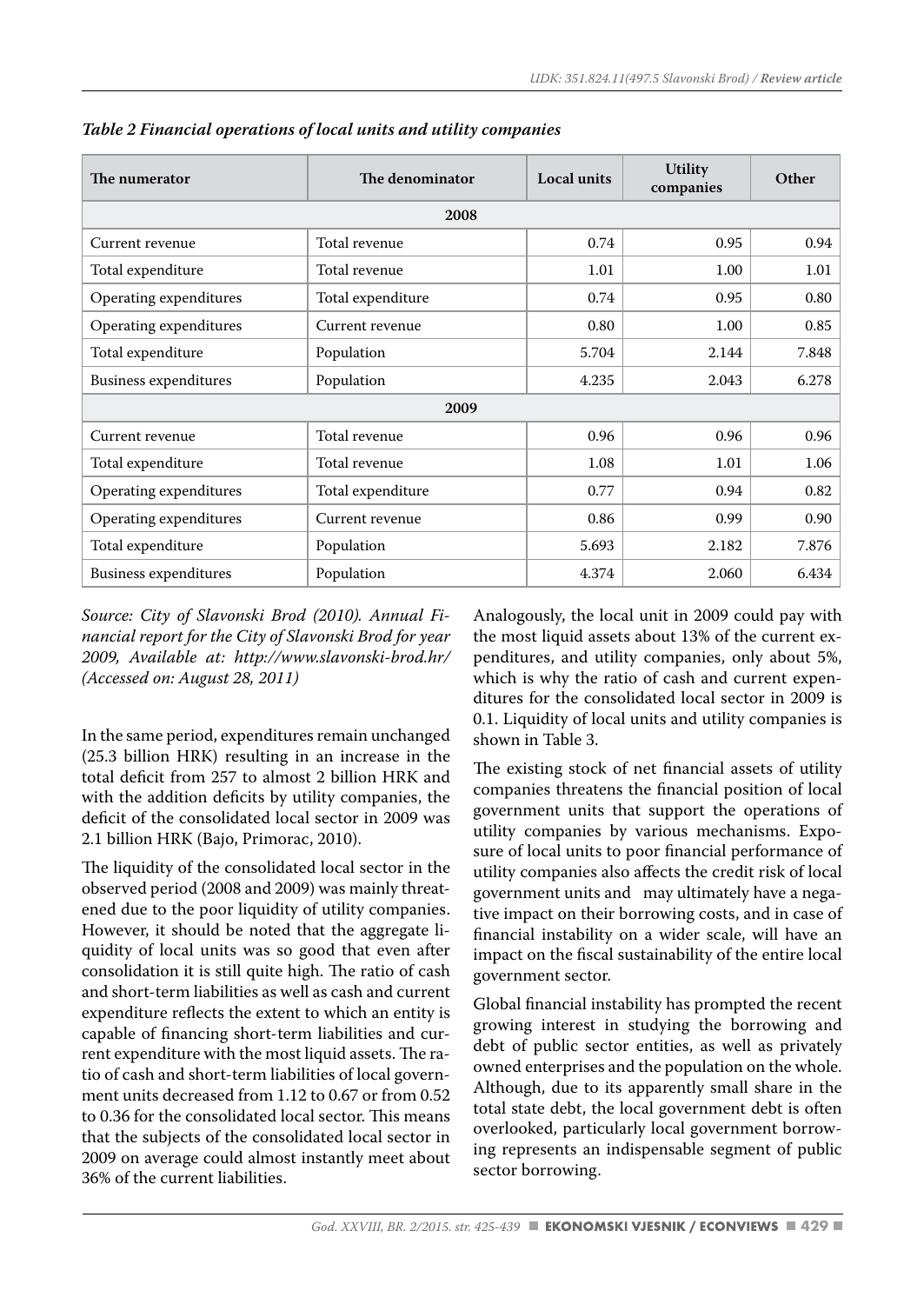| The numerator  | The denominator            | Local units | <b>Utility</b><br>companies | Other   |  |  |  |
|----------------|----------------------------|-------------|-----------------------------|---------|--|--|--|
| 2008           |                            |             |                             |         |  |  |  |
| Current assets | Current liabilities        | 8.41        | 1.48                        | 4.28    |  |  |  |
| Total surplus  | Current revenue            | $-0.02$     | 0.00                        | $-0.01$ |  |  |  |
| Money          | Current liabilities        | 1.12        | 0.11                        | 0.52    |  |  |  |
| Money          | Current expenditure        | 0.18        | 0.05                        | 0.14    |  |  |  |
|                | 2009                       |             |                             |         |  |  |  |
| Current assets | Current liabilities        | 6.87        | 1.16                        | 3.76    |  |  |  |
| Total surplus  | Current revenue            | $-0.08$     | $-0.01$                     | $-0.06$ |  |  |  |
| Money          | <b>Current liabilities</b> | 0.67        | 0.10                        | 0.36    |  |  |  |
| Money          | Current expenditure        | 0.13        | 0.05                        | 0.10    |  |  |  |

*Table 3 Liquidity of local units and utility companies*

*Source: City of Slavonski Brod (2010). Annual Financial report for the City of Slavonski Brod for year 2009, Available at: http://www.slavonski-brod.hr/ (Accessed on: August 28, 2011)* 

In the context of the management of local public debt, it is necessary to address indirect (potential) obligations not only because of the (un)certainty of their conversion into direct debt, but also because of the seriousness of the potential effects that such conversion may have (Primorac, 2010).

With the explicit conditional and unconditional obligations of local units, which with the issued loans and securities include arrears and guarantees issued, the local sector is often faced with the implicit obligations arising from borrowing of utility companies. Even though local government units and utility companies are formally separate, local units often support the financial operations of utility companies with subsidies and capital grants, but also indirectly by providing guarantees. In addition, by borrowing through public utility companies, local units bypass budgetary constraints on borrowing prescribed by the budget and the annual Law on State Budget Execution of the Republic of Croatia (Bajo, Primorac, 2010b).

It is therefore necessary to observe together the financial operation of local units and utility companies in order to create a complete picture of the financial "health" of the local public sector. Croatian legislation does not provide for the consolidation of local government units and companies owned by them, but a stronghold for such action can be found in the International Public Sector of Accounting Standards.

All this points to the necessity of formal consolidation of the financial statements of local units and utility companies. In addition, the role of the local units in the financial planning of utility companies should increase, whereby every major borrowing by utility companies should be preceded by a thorough analysis of the impact of the planned borrowing on the financial operations of the utility company and on the local unit in which the company operates. Due to the expanded scope of the obligations included in the scope of possible borrowing of local government units, it is necessary to introduce a system of credit risk assessment of local units and utility companies with the goal of optimal allocation of consent for borrowing. Credit risk assessment should be a mainstay for giving guarantees to local government units and their utility societies (Bajo, Primorac, 2010b).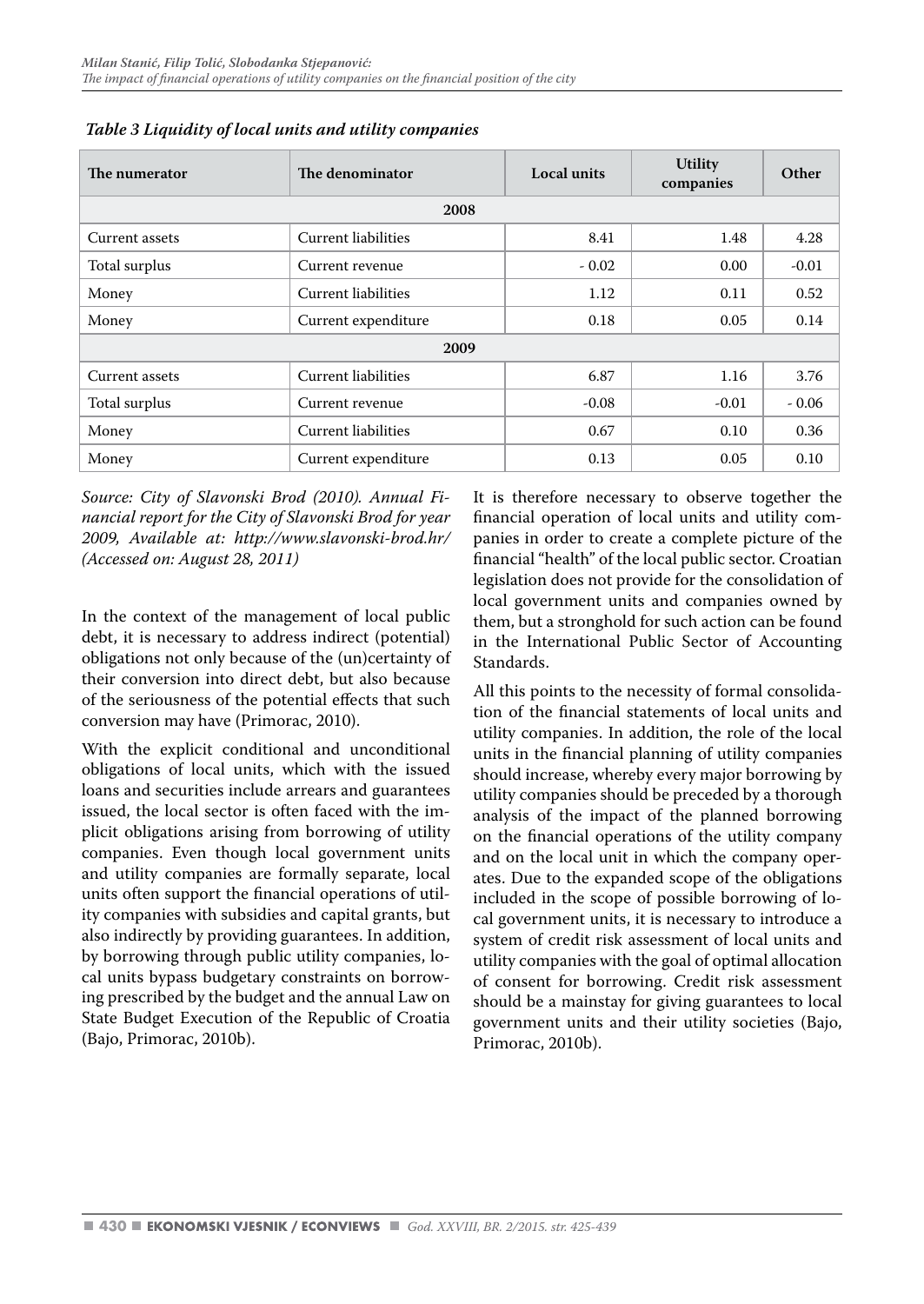#### *3. Influence of the financial performance of utility companies on the local governments' budget*

As we mentioned in the introduction, the purpose of utility companies is not to make profits. Therefore, the funding impact of the utility companies on the local government budget can only be negative, or may lead to the condition where the utility companies need too much funding from the budget for their functioning. Utility companies should operate sustainably, in a way that as few resources as possible are allocated from the budget, while, at the same time, the services offered to citizens are as low cost as possible.

# *3.1 Sources of financing of utility companies (public prices and fees)*

Providing of utility services is financed from municipal services charges, utility charges, local budgets and other sources under special regulations (Sarvan, 2009). The issue of pricing of municipal services in the Republic of Croatia necessarily includes the issue of controlling the amount of utility charges. The municipal services provide funds for operations of the utilities: water supply, drainage and wastewater treatment, storm water drainage in addition, public passenger transport, maintenance of cleanliness in the part relating to the collection and disposal of municipal waste, municipal waste disposal, retail markets, transport of the deceased, chimney sweeping.

The price, method of calculation and method of payment for utility services is determined by the supplier of services, who is paid for the utility services. The payer of the price is the owner of the property (which is connected to the system of communal infrastructure), or the user when the owner of the obligation transferred the contractual commitment to the user. The price of the utilities can contain an amount for the maintenance and financing of the construction of facilities and equipment of the communal infrastructure in the area or for the needs of the LGUs in which the service is delivered, in accordance with the Programme of facilities construction and communal infrastructure equipment.

From 1 January 2000, the process of determining the price of utilities has been amended and now, the provider of utility services is obliged before every change of the price, that is, tariffs of the services, to obtain prior approval from the executive and the LGU in the area where the service is provided. That body shall respond within 15 days from the date of application for obtaining the previously mentioned consent. If the executive body of the LGU in the mentioned period does not respond, it is considered that the consent has been given. However, when the same approval is withheld for the new rates and prices, the tariffs and services are applied when they are accepted by the LGU that own the largest ownership stakes as providers of utility services (Sarvan, 2010).

The price list report must contain the elements according to which it is possible to assess whether the price changes of utilities are justified. This includes the type of utility services and the method of calculation and payment of services, the structure of the existing price of utilities, the proposed new price of the service and its structure, the percentage of price change compared to the existing price, the reasons for the change in the price with detailed explanation and calculation, and the date of application of the new prices. The LGU on whose territory the service is delivered shall, within 15 days from the date of application of the new charge for utilities, notify the ministry responsible for the price and the county office responsible for the economic activities.

# *3.2 Borrowing of utility companies*

The growing trend of local government borrowing through the utility companies is worrying. Institutions and corporate entities whose founder and majority owner is the local unit may contract debt only with the prior consent of the representative body of the local unit. Utility companies owned by local units may borrow short and long term. In the short term, borrowing is due to the uneven dynamics flow of funds in their budget, usually in a commercial bank in which they have their accounts for regular operations (Bajo, 2007). Although the law has not been determined, the local unit should not give consent to institutional and utility companies to finance current expenditure, but only consent for capital investment. For the financing of capital pro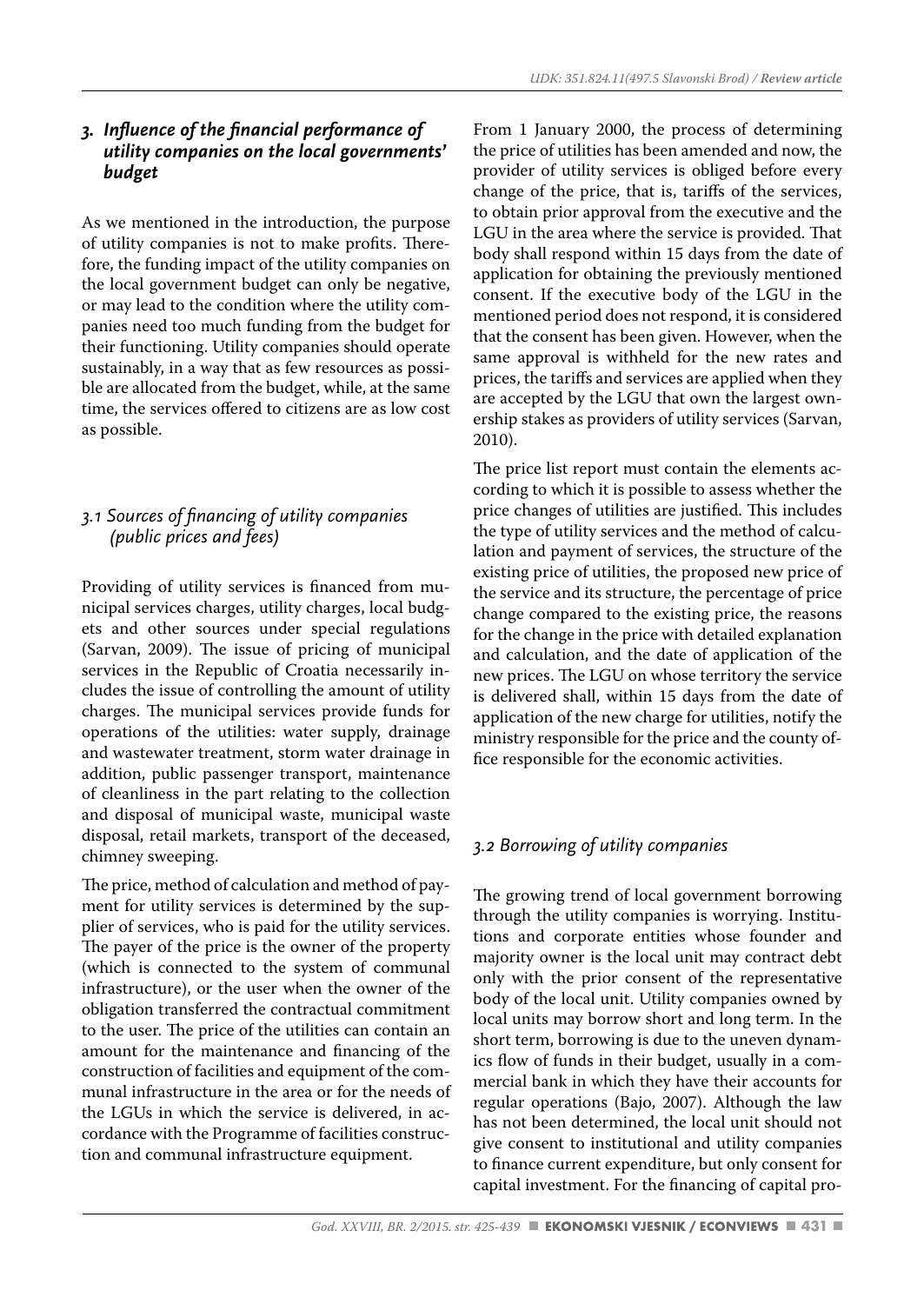jects of local institutions and companies in the long run, they take loans from banks and, increasingly, by issuing corporate bonds.

Local units cannot borrow in the name of and on the account of establishments and utility companies, but they can give, without any Government consent, the guarantee for the fulfilment of their obligations. The detailed procedure for issuing guarantees is determined by the statutes of the local unit, and approval, conditions and procedure of borrowing is determined by the representative body of the local government unit. The total amount of debt and granted guarantees are prescribed in the yearly decision on the execution of the local unit budget. The local government unit shall notify the Ministry of Finance on the number of guarantees issued. However, there are no additional requirements of the Government and the Ministry of Finance in terms of reporting (Bajo, 2007). In the Republic of Croatia, borrowing by local government units is prescribed in the Budget Law and the Law on Annual State Budget Execution of the Republic of Croatia. Local units may borrow by raising means of credit, loans, and issuing securities. According to the Budget Law, a legal person in direct or indirect ownership of the local unit and institutions founded by the local unit may use long-term borrowing only for investment with the consent of the majority owner or founder. The scope of possible borrowing of the local units includes consent for:

- borrowings by legal entities with direct or indirect ownership of local units that are in the annual accounts for the year preceding the year in which the borrowing suffered a loss;
- borrowings of legal entities with direct or indirect ownership of local units to borrow for a period of two years from the date of entry of the establishment in the court register;

• borrowing institution founded by the local unit.

The above legal provisions clearly indicate the possibility of undisturbed unlimited borrowing by utility companies if in the year, preceding the year in which they borrow did not suffer a loss, and that it has been more than two years from the date of their establishment in the court register. In the segment on granting guarantees, the legal provisions prevent imprudent behaviour, so that the local unit may issue a guarantee to fulfil the obligations of the legal entities and institutions, to the legal entity holding the majority of direct or indirect ownership and the institution of which it is the founder. However, the given guarantee is included in the scope of possible borrowing of the local unit.

# *3.3 Subsidizing of utility services from the budget of local units*

According to the Budget Law, the budget users are government bodies, institutions, boards of minority self-governments, budgetary funds and local selfgovernment whose expenses for employees and / or material expenses are funded from the budget. Users of local units' budgets are those who are funded by local units, whose source of income comes from the budget of the local unit in the amount of 50% or more and who are listed in the register of budget users (Zakon o proračunu, The Budget Act, 2008).

This can include for e.g. employees in museums, kindergartens, social service agencies, health care institutions whose founders and majority owners of the unit (Bajo, 2009). The Utility Services Act stipulates that the zone coefficient determines the representative body of local self-government in some zones, and the highest ratio in the first zone LGU is 1.00.

|                | <b>Towns</b> |       | <b>Municipalities</b> |      | Counties |      | <b>TOTAL</b> |       |
|----------------|--------------|-------|-----------------------|------|----------|------|--------------|-------|
|                | 2008         | 2009  | 2008                  | 2009 | 2008     | 2009 | 2008         | 2009  |
| Subsidies      | 1,010        | 1,102 | 37                    | 38   | 10       | 10   | 1,057        | 1,150 |
| Capital grants | 58           | 32    | 23                    | 18   | 179      | 133  | 260          | 182   |
| <b>TOTAL</b>   | 1,069        | 1,134 | 60                    | 56   | 188      | 143  | 1,317        | 1,333 |

*Table 4 Subsidies and capital grants to local government units (in m/HRK)*

*Source: City of Slavonski Brod (2010). Annual Financial report for the City of Slavonski Brod for year 2009, Available at: http://www.slavonski-brod.hr/ (Accessed on: August 28, 2011)*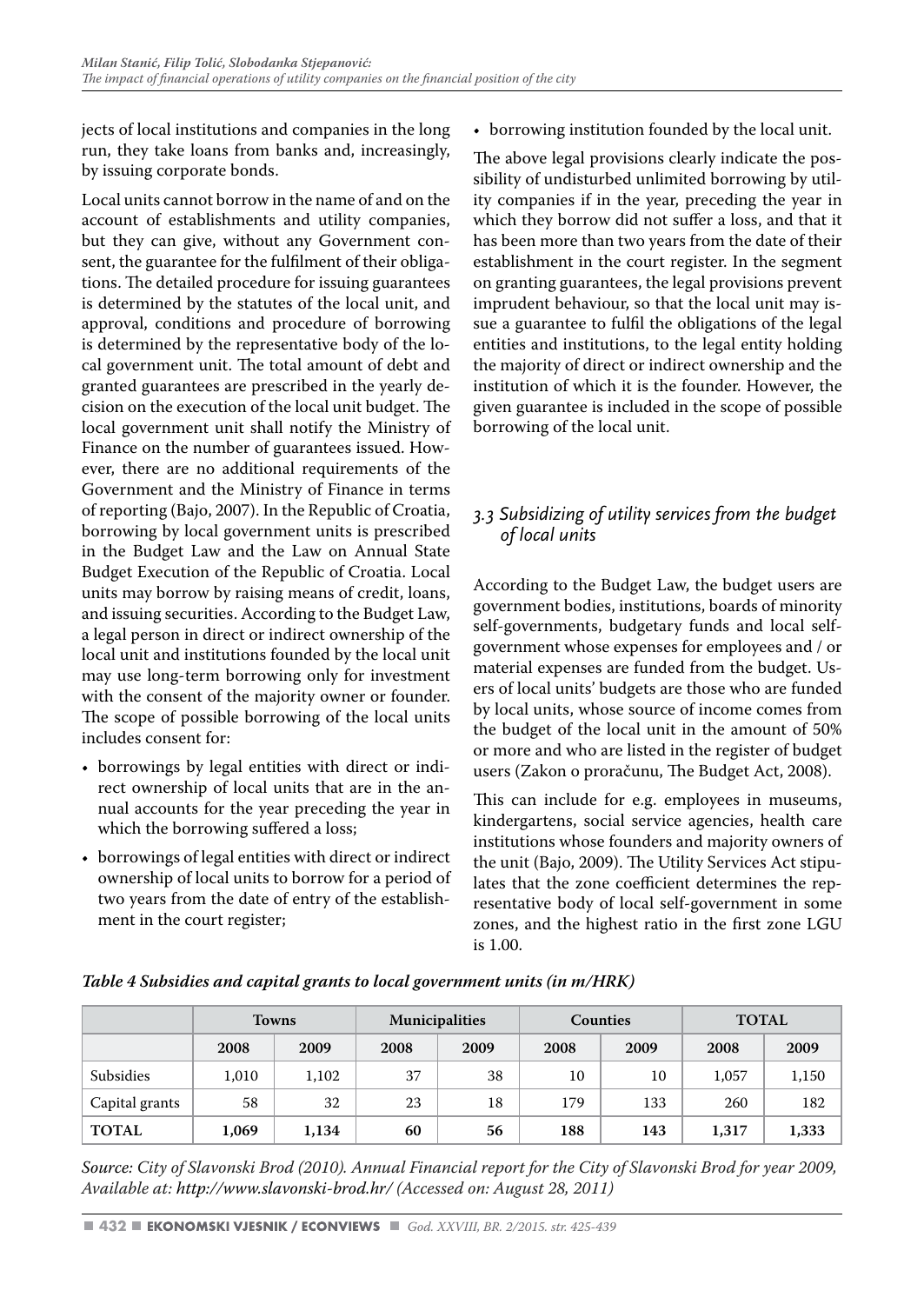|                  |                | Shares and<br>equity (total) | <b>Banks</b> and<br>other<br>financial<br>institutions<br>in the<br>public sector | Trade<br>associations in<br>public<br>sector | Domestic banks<br>and<br>other financial<br>institutions<br>outside<br>public sector | <b>Domestic</b><br>trade<br>associations<br>outside<br>public sector |
|------------------|----------------|------------------------------|-----------------------------------------------------------------------------------|----------------------------------------------|--------------------------------------------------------------------------------------|----------------------------------------------------------------------|
|                  | <b>Towns</b>   | 11,430                       | $\mathbf{1}$                                                                      | 9,927                                        | 46                                                                                   | 1,466                                                                |
| 2008<br>Counties | Municipalities | 1,724                        | 5                                                                                 | 1,434                                        | 31                                                                                   | 250                                                                  |
|                  |                | 617                          | $\Omega$                                                                          | 290                                          | $\mathbf{0}$                                                                         | 345                                                                  |
|                  | Total          | 13,771                       | 6                                                                                 | 11,651                                       | 77                                                                                   | 2,061                                                                |
|                  | <b>Towns</b>   | 11,720                       | $\mathbf{1}$                                                                      | 10,022                                       | 47                                                                                   | 1,661                                                                |
| 2009             | Municipalities | 1,935                        | $\mathfrak{2}$                                                                    | 1,632                                        | 37                                                                                   | 260                                                                  |
|                  | Counties       | 585                          | $\mathbf{0}$                                                                      | 302                                          | $\mathbf{0}$                                                                         | 336                                                                  |
|                  | Total          | 14,240                       | $\mathbf{2}$                                                                      | 11,957                                       | 84                                                                                   | 2,257                                                                |

*Table 5 Shares and equities in local units*

*Source: City of Slavonski Brod (2010). Annual Financial report for the City of Slavonski Brod for year 2009, Available at: http://www.slavonski-brod.hr/ (Accessed on: August 28, 2011)* 

The representative body, depending on the location of facilities and communal equipment of a certain area determines the areas on their own terms and criteria.

Subsidies in the public sector amounted to about 79% of total subsidies of local government units in 2008, and in 2009, this share increased to almost 82%. The total amount of subsidy has increased in the observed period from 1.06 to 1.15 billion HRK, where most of the subsidies are received by cities (over 95%). The amount of capital assistance in the same period decreased and the total amount of aids to the local units' utility companies remained at around 1.3 billion HRK per year.

# *3.4 The finances of the utility companies and the impact on the budget of the local unit*

Thanks to the accelerated process of urbanization, investment in capital infrastructure has become a significant factor in improving the life quality of the local units' population and a key prerequisite for economic growth. The increase in the living standard of the population has raised the need for increasing the quality and diversity of public services supply in local communities. Local units in Croatia often grant a certain segment of public services (municipal services) to specific legal entities (utility companies) that are controlled mainly through its ownership stake.

According to the latest figures in Croatia, 167 companies operate in major ownership within the local units. They provide services in the field of water supply, retail markets, transport, waste collection and waste management, funeral services and preserving the environment. They are mostly organized as companies and are liable to income tax. Only the City of Zagreb joined all companies in a holding company. In the majority-owned companies, there may be several local units (mostly in cities). Financial operations of local public companies are often beyond the reach of public policy because they do not undergo the same system of supervision and control such as the budgets of local units that are regularly under debate in the local representative bodies. It is the same with the pricing of public services that through the years has to undergo formal discussion at meetings of shareholders, rather than be analysed in the local representative bodies. Insight into the structure of the equity portfolio for local units can be obtained by observing the structure of stocks and shares and equities.

The total value of shares and equities in the local government units has increased from 13.8 billion HRK in 2008 to 14.2 billion HRK in 2009, whereby the structure (with 84% share) is dominated by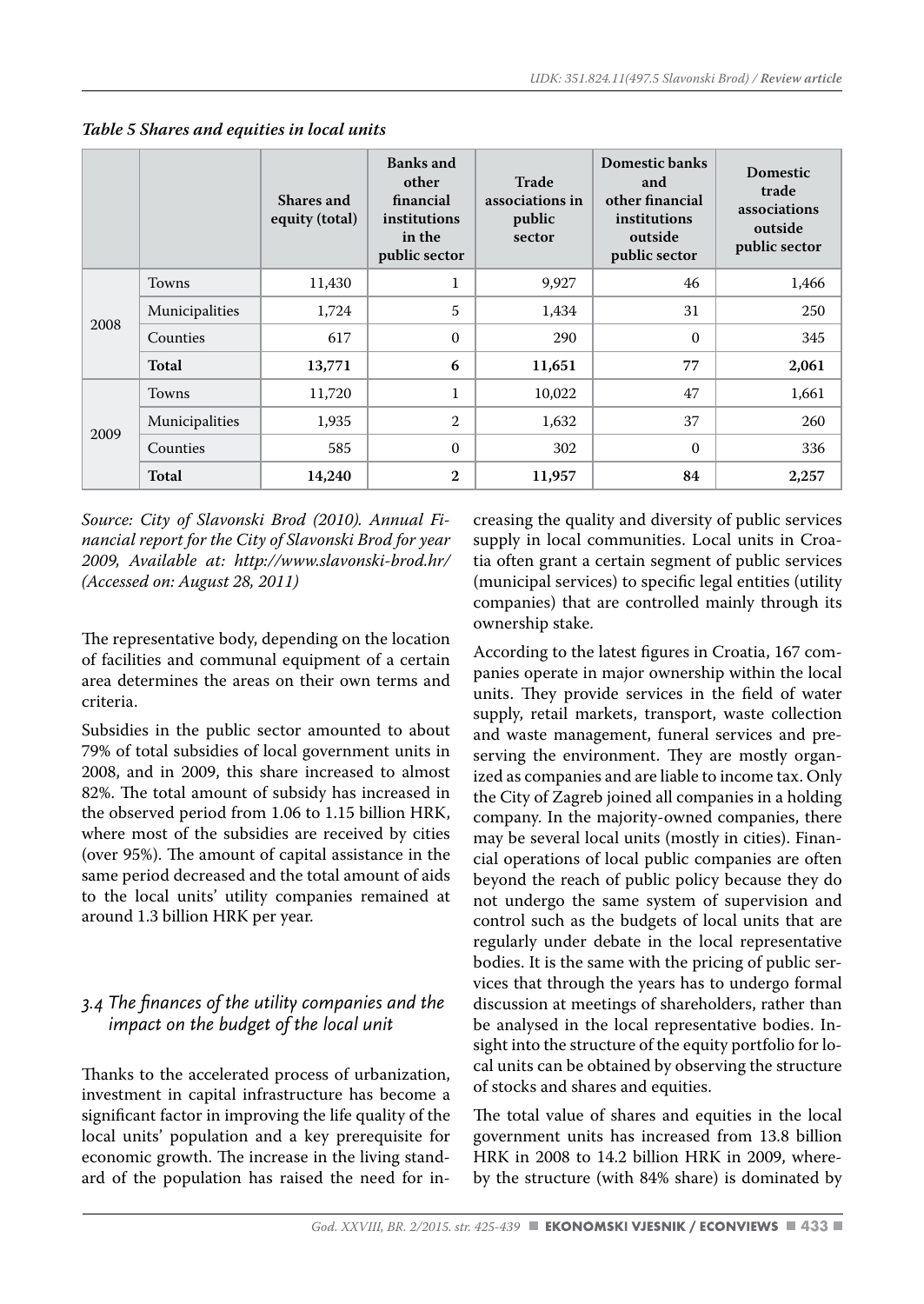stocks and shares in the equity of companies in the public sector. The ownership structure of utility companies implies potential interdependence of financial operations of local units and utility companies.

# *4. Impact of the financial performance of utility companies on local governments' budget – the example of Slavonski Brod*

As already mentioned in the paper, "Komunalac Ltd." will be taken as an example of a utility company. "Komunalac Ltd." from Slavonski Brod is a utility company established in 1946 under the name City Maintenance. Over time, the company has changed its name and structures including RO, KRO, and OOUR and in 1996 it came to its present organization structure. It was registered in the Commercial Court in Slavonski Brod under the Public Utilities Act as a company "Komunalac Ltd." from Slavonski Brod, fully owned by the City.

The company deals with the following activities: removal and disposal of municipal waste, maintenance of cemeteries and funeral activities, maintenance of public roads and green areas, vegetable - nursery production, services, retail markets, retail and funeral equipment. Until mid-2002 the company employed 290 workers. Due to accumulated financial obligations, organizational collapse of human relations, and political conflicts, bankruptcy proceedings were initiated which ended in October 2003 by the adoption of the Bankruptcy Plan by the creditors. The company, once again, found itself, at the beginning; the formation of the Assembly, the Supervisory Board and the Management Board, and the total number of employees decreased to 170 employees. The main body of the company is the Assembly appointed by the City Council and has only one member. The company is largely financed from its own resources. Below, we analyse the financial performance of this company.

# *4.1 The financing of the municipal association "Komunalac Ltd."*

The revenues of the company "Komunalac Ltd." for performing utilities are provided by the prices of municipal services and the city budget. The budget allocation that funds activities to maintain public transport and green spaces have been the same for eight years and the volume of business has increased significantly. The Income Statement for the company "Komunalac Ltd." for 2011 and 2010 is shown in Table 6.

#### *Table 6 Income Statement of the company "Komunalac Ltd." for 2011 and 2010 (in 000 HRK)*

|                                                                     | 2010   | 2011   |
|---------------------------------------------------------------------|--------|--------|
| Sales revenue                                                       | 25,483 | 26,833 |
| Other operating income                                              | 1,665  | 2,178  |
| Total operating revenues                                            | 27,148 | 29,011 |
| Changes in inventories of<br>finished goods and work in<br>progress | 99     | 44     |
| Material costs                                                      | 5,260  | 5.016  |
| Staff costs                                                         | 12,692 | 12,136 |
| Amortization                                                        | 2,608  | 2,127  |
| Other operating expenses                                            | 5,997  | 7.890  |
| <b>Total operating expenses</b>                                     | 26,513 | 27,268 |
|                                                                     |        |        |
| Profit from operations                                              | 635    | 1,743  |
|                                                                     |        |        |
| Net financial expenses                                              | 238    | 174    |
| Profit before tax                                                   | 397    | 1,569  |
| Income tax                                                          | 134    | 319    |
| Net profit                                                          | 263    | 1,250  |

#### *Source: "Komunalac Ltd.", income statements from 2010, 2011, internal company documentation*

Operating income includes income arising from deliveries of finished products and services rendered based on original invoice amount. Revenues are also recognized in accordance with the financial reporting standards and for the delivery of products and services. Income from the sale of "Komunalac Ltd." is shown in Table 7.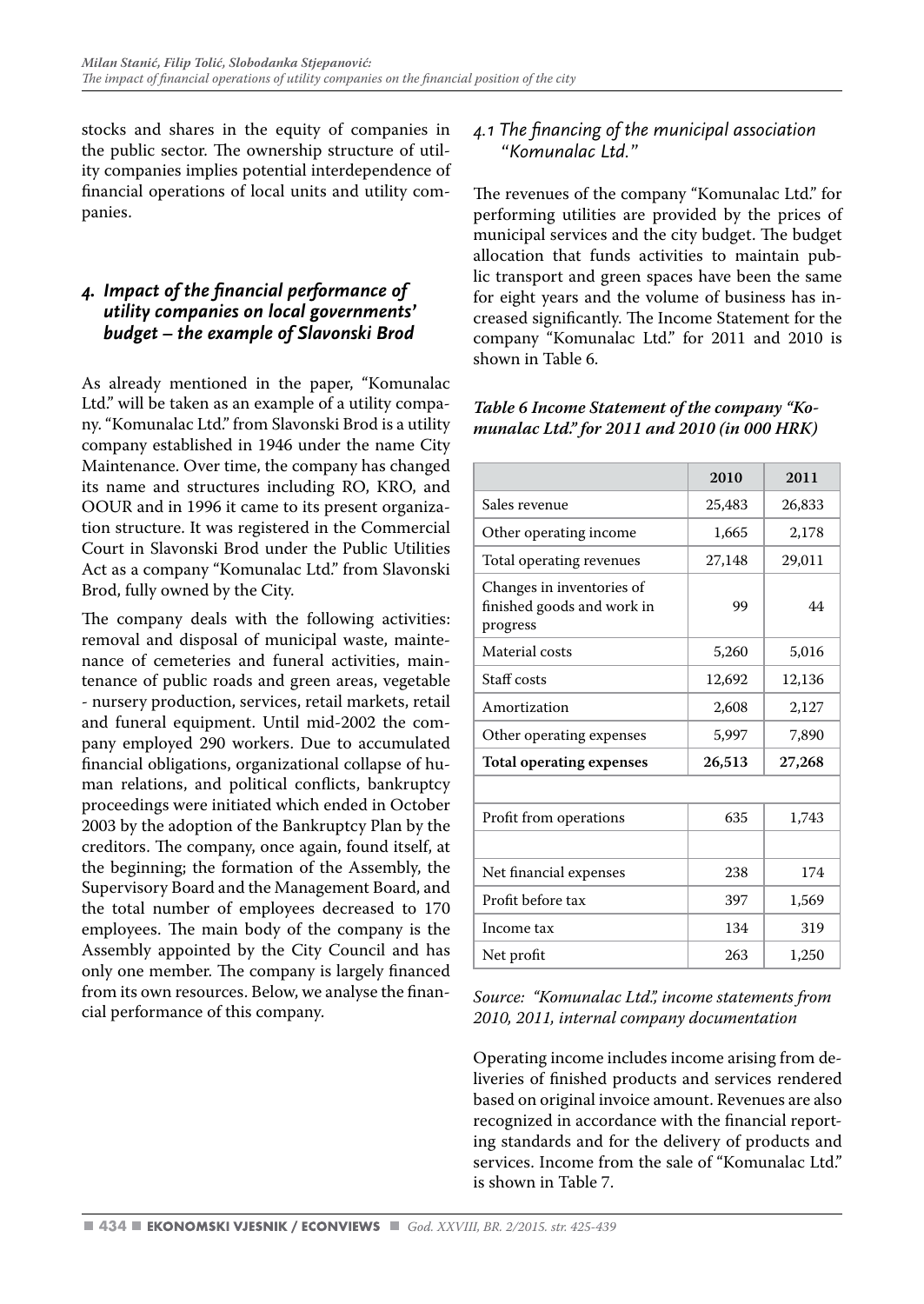#### *Table 7 Sales revenue (in 000 HRK)*

|                                  | 2011   | 2010   |
|----------------------------------|--------|--------|
| Revenue from utilities           | 20,609 | 19,610 |
| Income from cemetery<br>services | 2,867  | 2,520  |
| Income from rent                 | 2,276  | 2,236  |
| Other                            | 1,081  | 1,117  |
| Total                            | 26,833 | 25,483 |

*Source: "Komunalac Ltd.", income statements from 2010, 2011, internal company documentation*

The largest share of sales revenue is the revenue from municipal services and they make up almost 90% of total revenues. Other operating income of "Komunalac Ltd." in 2011 amounted to 2,178m HRK, and in 2010 to 1,665m HRK. These revenues include revenues from the collection of previously written-off receivables, income from reversal of deferred costs and the liabilities write-off.

#### *4.2 Debt amount and structure*

Payables and receivables of the company "Komunalac Ltd." are shown in the following tables.

#### *Table 8 Trade receivables (in 000 HRK)*

|                                    | 2010   | 2011      |
|------------------------------------|--------|-----------|
| Domestic customers                 | 14,838 | 13,363    |
| Impairment of trade<br>receivables | 6,533  | $-10,135$ |
|                                    | 8,305  | 3,228     |

*Source: "Komunalac Ltd.", income statements from 2010, 2011, internal company documentation*

The Company conducts value adjustment for receivables that are overdue for a period of 120 days from the due date. In the course of these financial statements, the Company does not consider these receivables uncertain, because it is a matter of regular customers with whom the Company realizes significant revenues from operations. These actions were undertaken to collect a certain portion of the receivables and were billed in 2011.

#### *Table 9 Other receivables (in 000 HRK)*

|                                                       | 2010 | 2011 |
|-------------------------------------------------------|------|------|
| Receivables from government<br>and other institutions | 285  | 81   |
| The service of "tow car"                              | 135  | 181  |
| Employees                                             | 214  | 214  |
| Other                                                 | 642  | 292  |

*Source: "Komunalac Ltd.", income statements from 2010, 2011, internal company documentation*

#### *Table 10 Liabilities to banks and leasing companies (in 000 HRK)*

| Commitments   | 2010  | 2011  |
|---------------|-------|-------|
| Loan          | 4.253 | 2,081 |
| Finance lease | 912   | 456   |
| Total         | 5,165 | 2,537 |

*Source: "Komunalac Ltd.", income statements from 2010, 2011, internal company documentation*

Borrowings related to bank loans refer to the bank loan approved in 2003 for reprogramming the bankruptcy plan. The loan for HRK was approved with an interest rate in the sum of the one-month Euribor + 1.9 percentage points, and due on 1 November 2012. Other long-term liabilities are shown Table 11.

#### *Table 11 Other non-current liabilities (in 000 HRK)*

| Commitments                                               | 2010 | 2011  |
|-----------------------------------------------------------|------|-------|
| According to the state for sold<br>apartments             | 443  | 448   |
| Provision for retirement bene-<br>fits and jubilee awards | 847  | 704   |
| Provision for litigation                                  | 209  | 209   |
| Total                                                     |      | 1.361 |

*Source: "Komunalac Ltd.", income statements from 2010, 2011, internal company documentation*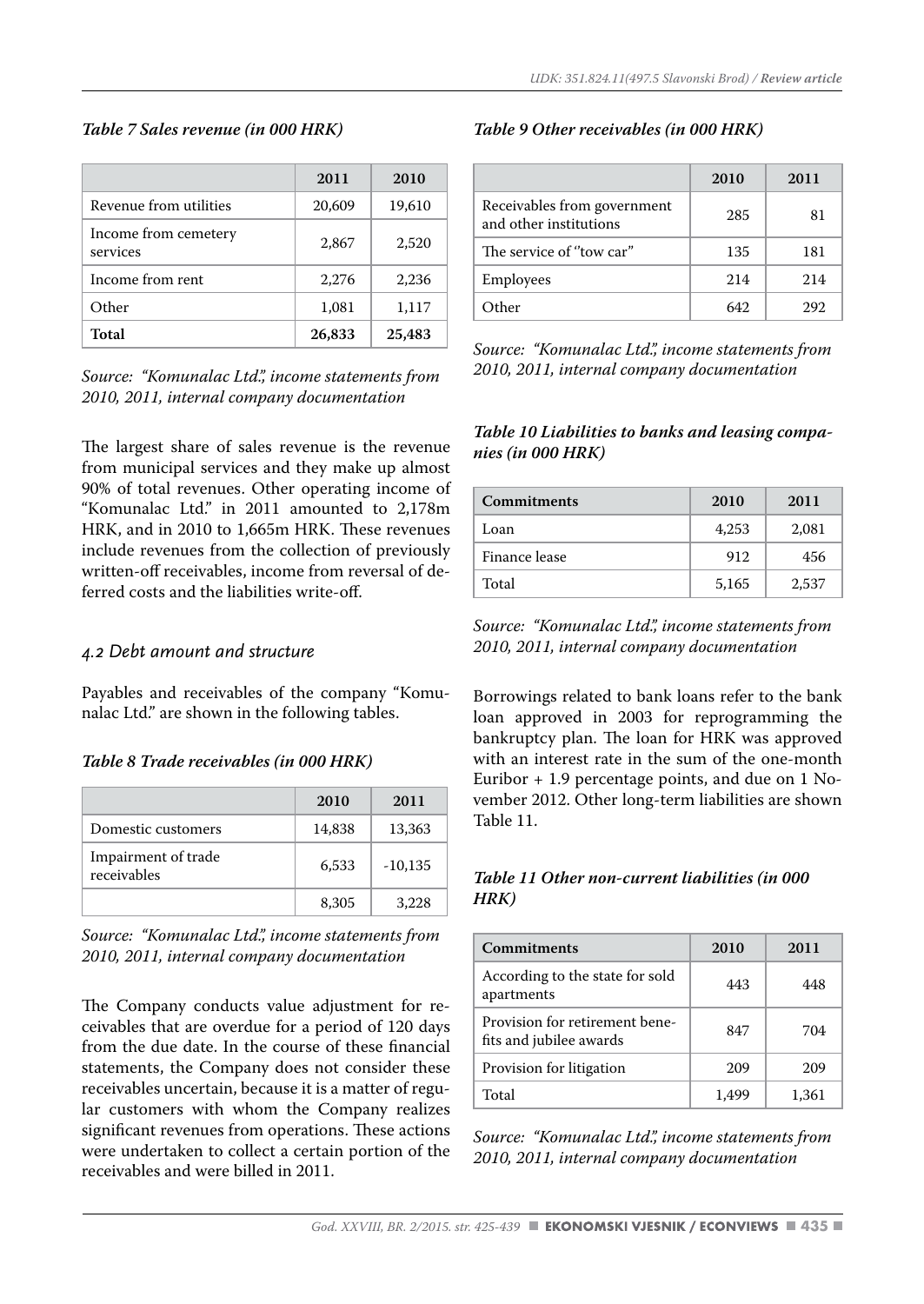These include long-term liabilities to the state of sold apartments, provisions for bonuses and retirement benefits and provisions for litigation.

# *4.3.The impact of the financial operations of utility companies on the financial position of the City of Slavonski Brod*

The fundamental problems that arise when looking at the financial operations of utility companies in relation to the financial picture is low liquidity and high liability associations, which affect the price increase for public services. From the utility revenues in 2011, the City realized HRK 1,029,000.00. These revenues consist of municipal contributions, utility charges and connection fee.

Municipal contributions are the largest and amount to HRK 9,000,000.00. The billing of the municipal contribution is governed by the Act. Municipal contributions are intended to finance the construction of facilities and equipment of the communal infrastructure: public areas, unclassified roads, public lighting. Communal tax was planned for HRK 10 million and, based on the Act on the Utilities Sector (Official Gazette no. 26/03-cleared text 82/04, 110/04-Regulation 178/04) Decision on communal compensation (Sl. Vjesnik, The County no. 14/01, 08/09).

Funds of utility fees in full are allocated for implementation of the program of work on maintaining the municipal infrastructure. Fees for connection to municipal infrastructure amounted to HRK 1,000,000.00, based on the Act on connecting to the utility infrastructure, and in agreement with the Programme for construction of facilities and equipment of communal infrastructure.

"Komunalac Ltd." considers that the budget allocation assigned by the city for their services is rather low for a company that operates in four working units (l. Work Unit ''Hygiene", 2. Work Unit ''Green and Clean", 3. Work Unit "City Cemetery" and 4. Work unit, "City Market"). It is difficult to allocate resources and select priorities. However, the company is aware of the situation in which is the city of Slavonski Brod finds itself and hopes that the situation will improve in the future.

Total revenues of the company are mostly fully anticipated so that it cannot count on any extra income. The company is working to reduce costs and with the eventual implementation of cost reduction, it could count on some increment. ''Komunalac Ltd.", regardless of being a utility company and owned by the city, must adapt to changes in the environment, technological changes, political and legal, as well as market and demographic changes.

Legal entities in direct or indirect ownership of the town of Slavonski Brod and institutions founded by the City of Slavonski Brod can make long-term borrowing for investment only with the consent of the majority owner or founder.

The representative body decides on the total value of activities and projects that are planned and approved in the budget. The programs of these activities are listed in the relevant governing bodies and adopted in the budget of the City by the City Council if they exceed 0.5% of receipts and revenues, i.e. if their value exceeds one million HRK. The decisions regarding the acquisition and alienation of movable and immovable property also have to be taken by the representative body. The City Council authorizes the Mayor to carry out the procurement procedures of goods, works and services and concluding contracts for the all of the activities and projects whose value exceeds the amount of Article 48 of the Act in accordance with legal regulations.

Asked whether the budget allocation is sufficient to fund activities that are financed from the City budget, the city responded that: the City budget financed only ''Komunalac Ltd.'' for the work of cleaning the sidewalks and streets, street washing, mowing and maintenance of greenery. For the past several years, 5 million HRK have been foreseen in the budget for the cleaning and maintenance of public spaces. ''Komunalac Ltd.'' argues that these funds are not sufficient. The actual i.e. real or market price could be obtained when the City would call for tenders and anyone in the market could make bids.

# *5. Conclusion*

The utilities sector includes the part of the economy that relates to the provision of utility services, which due to their specificity require special legal provisions and management of relations within this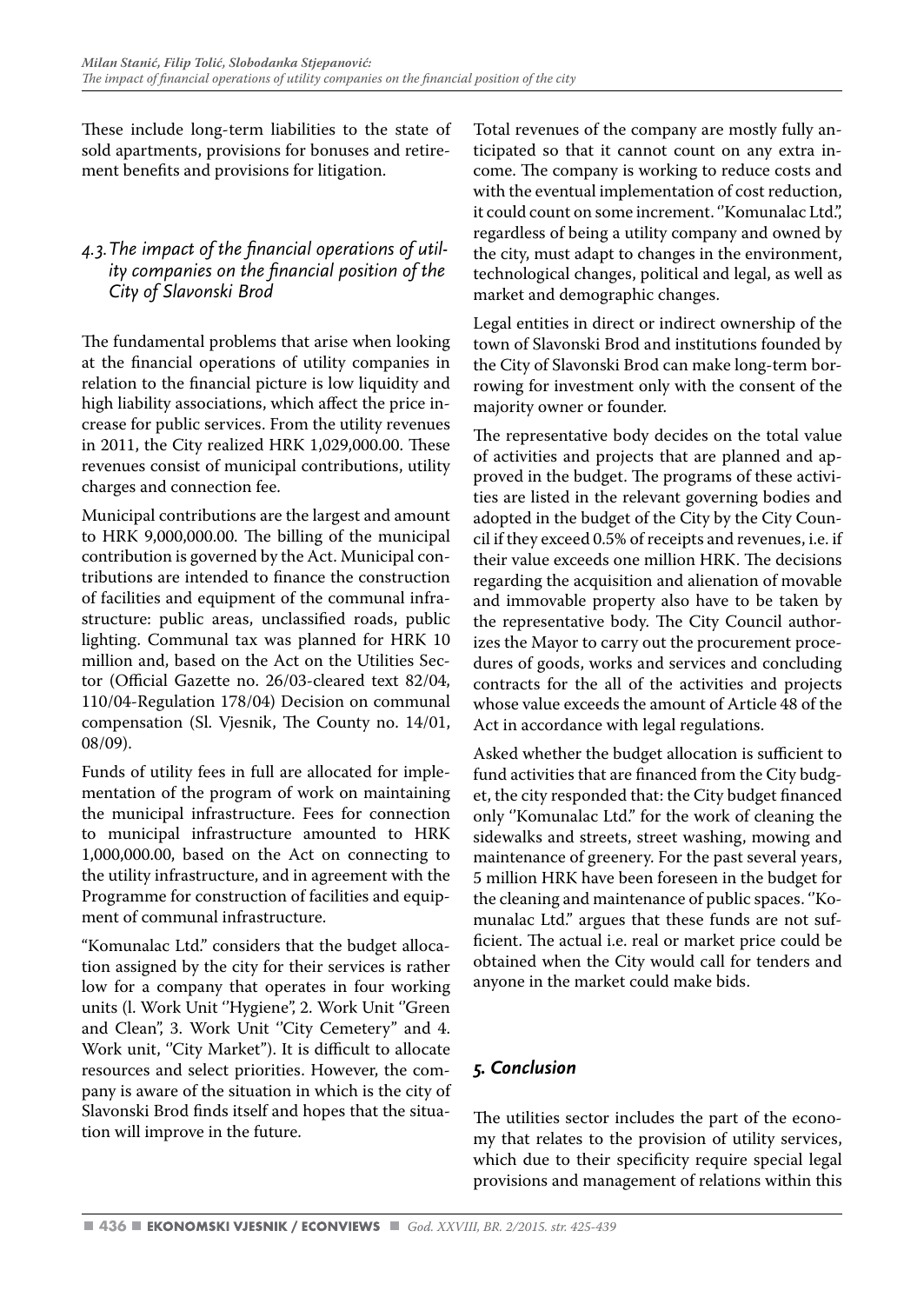area. It consists of nine main activities, which include a specific segment of the business operations and each of these units are managed separately. Trade associations, public institutions, services – own work units, as well as any person or entity may provide utility services. The funds for municipal activities are provided from the utilities prices, utility charges, the budgets of local governments and other sources pursuant to special regulations.

There are utility companies engaged in public water supply, sewage and water treatment, waste management, maintenance of public areas, city markets, maintenance of cemeteries and crematoria, public lighting, public transport passenger transport, maintenance of unclassified roads and sweeping chimneys. As public interest activities, utility services are activities that serve the public interest, and ensure the satisfaction of vital living and working conditions of citizens, as well as economic and other entities. Local government units can entrust individuals or legal entities to provide communal utility services that are financed from their own budget and based on a written contract. Modern tendencies are increasingly focused on the privatization of municipal services with the aim of maximizing the efficiency of their realization. In the future, public services with a focus on quality and cost will develop, but with a great caution since public services must serve the public interest.

The financing of municipal activities is done according to dual instruments. First, instruments of business financing are incomes based on price of utility services. The second are instruments of public funding, such as income-based utility charges, budget funds, funds from contributions and funds from other sources under special regulations. The funds for municipal services are provided through the price of utilities, the utility charges, and the local government budget and from other sources according to special regulations.

As an example, in the case of the company ''Komunalac Ltd.", revenue for performing utilities is provided from municipal services and the city budget. The budget allocation, which funds activities to maintain public transport and green spaces, has remained the same for eight years and the volume of business has increased significantly. The same operating income includes income arising from deliveries of finished products and rendered services based on the original invoice amount. Revenues are also recognized in accordance with the financial recording standards, and by the delivery of products and services. The largest share of sales revenue is the revenue from municipal services and they provide almost 90% of total revenues.

As far as the city of Slavonski Brod is concerned, in relation to the financial operations of the company "Komunalac Ltd.", which is owned or majorityowned by the city, HRK 5,000,000.00 is allocated to the company and this allocation has been constant over the years. From the interviews, we have learned how much is appropriated for which activity, how profitable they are, and how income flows from unit to unit and such. From all that was mentioned, we can conclude that the city has an impact on the company's operations to the extent that it provides funding for the construction of municipal infrastructure and the like while the company generates revenues that are solely related to their activity.

Looking at the hypothesis of this study it can be concluded that the financial operations of utility companies affect the financial position of local government units because the city also sets aside their own funds from the budget for their activities. Although the amount is fixed and in principle does not change in emergencies, revisions may occur and in such situations, the impact is felt the most.

The debt of utility companies is not the main cause of instability because along with the utility companies' debt, there are debts from other companies that participate in the city budget and distort the financial picture of the city. Budgetary support certainly helps utility companies but it is still insufficient for all the activities that the utility companies should and want to provide.

In the end, authors propose guidelines for further research. Undoubtedly, as it was shown, utility companies affect the local government budget. Tax reforms that occurred in Croatia in the last year resulted with less income for local governments. Therefore, the question remains whether the budgets of utility companies should be furthermore consolidated from local government budgets. Another proposal questions whether a price increase of utility services brings more benefits for the local population. The last, and maybe most important research proposal is the question should the local government allow private utility companies to perform tasks that are still reserved for public companies.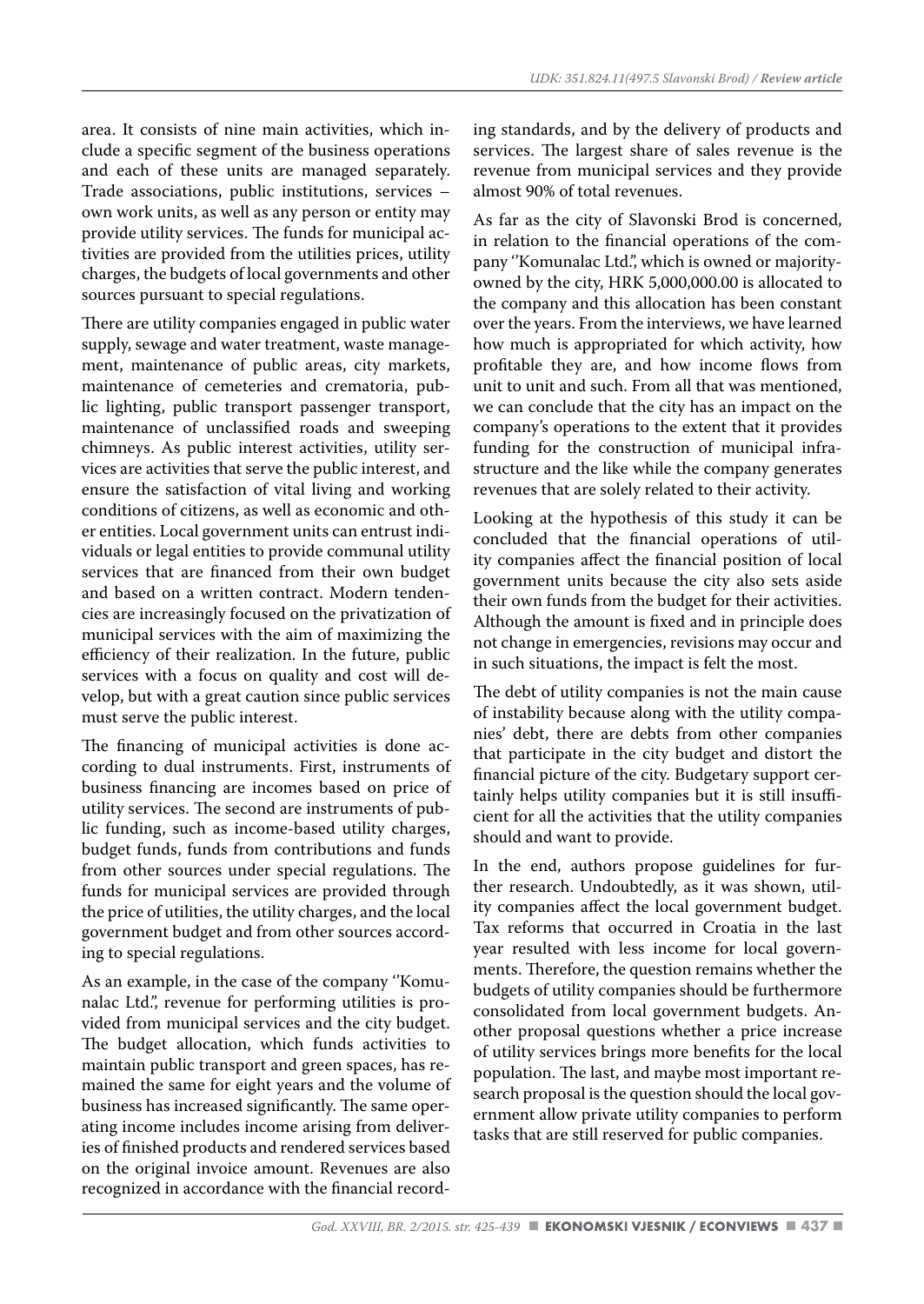#### **References**

- 1. Antić, T. (2007). Komunalno upravno pravo. Zagreb: Informator.
- 2. Bajo, A. (2007), "Prijete li zaduživanja komunalnih poduzeća rastom duga lokalnih jedinica?", Newsletter Instituta za javne financije, No. 28, May 2007, pp. 1-6.
- 3. Bajo, A. (2009), "Struktura zaposlenih u lokalnim jedinicama", Newsletter Instituta za javne financije, No. 43, July 2009, pp. 1-9.
- 4. Bajo, A., Primorac, M. (2010), "Local government borrowing practice in Croatia", Financial Theory and Practice, Vol. 34, No. 4, pp. 379-406.
- 5. Bajo, A., Primorac, M. (2010), "Praksa zaduživanja lokalnih jedinica u Republici Hrvatskoj", Institut za javne financije, No. 5, pp. 1-29.
- 6. City of Slavonski Brod (2010), Annual Financial report for City of Slavonski Brod for year 2009, Available at: http://www.slavonski-brod.hr/index.php/285-gradsko-vijece/sjednice/1998-12-sjednica-gradskog-vije-v15-1998 (Accessed on: August 28, 2011)
- 7. City of Slavonski Brod (2011), Annual Financial report for City of Slavonski Brod for year 2010, Available at: http://www.slavonski-brod.hr/index.php/285-gradsko-vijece/sjednice/2440-16-sjednica-gradskog-vije (Accessed on: August 28, 2011)
- 8. Hrvatska gospodarska komora (2010). Komunalno gospodarstvo. Zagreb: HGK
- 9. Kemeter, D. (2009). Komunalne djelatnosti u lokalnoj samoupravi Republike Hrvatske. Čakovec: Printex.
- 10. Primorac, M. (2010), "Sekundarno tržište državnih vrijednosnica u Republici Hrvatskoj", in Jakovčević, D., Lovrinović, I., Radošević, D. (Eds.), Novac i ekonomski rast: monetarna politika ekonomskog rasta i zaposlenosti, Ekonomski fakultet Zagreb, Zagreb, pp. 169-184.
- 11. Pusić, E. (2006), "Hrvatska uprava i Europska unija", Hrvatska javna uprava, Vol. 6, No. 2, pp. 35-46.
- 12. Sarvan, D. (2007), "Pretvorba komunalnih poduzeća i vlasništvo objekata i uređaja komunalne infrastrukture", Zbornik Pravnog fakulteta Sveučilišta u Rijeci, Vol. 28, No. 1, pp. 839-866.
- 13. Sarvan, D. (2009). Reforma komunalnog gospodarstva. Zagreb: Hrvatska gospodarska komora.
- 14. Yescombe, E. R. (2014). Public-private partnerships: Principles of Policy and Finance. Oxford: Elsevier Ltd.
- 15. Zakon o komunalnom gospodarstvu (NN 26/03)
- 16. Zakon o proračunu (Nn 92/94, 96/03, 87/08